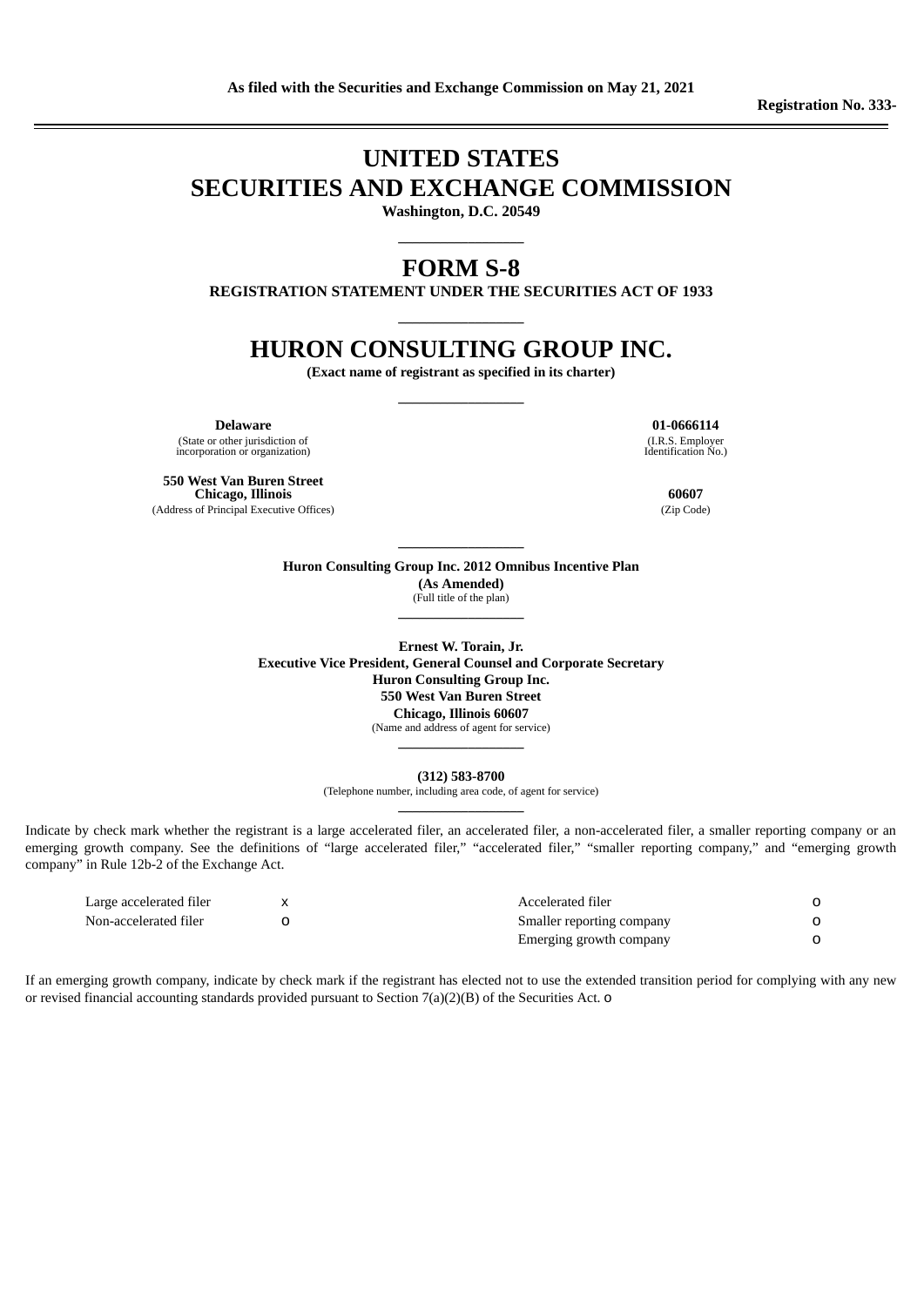#### CALCULATION OF REGISTRATION FEE

| <b>Title of securities</b><br>to be registered | Amount to be<br>registered (1) | <b>Proposed maximum offering</b><br>price<br>per share (2) | Proposed maximum<br>aggregate<br>offering price (2) | Amount of<br>registration fee |
|------------------------------------------------|--------------------------------|------------------------------------------------------------|-----------------------------------------------------|-------------------------------|
| Common Stock, par value \$0.01 per share       | 800,000                        | \$54.98                                                    | \$43,980,000                                        | \$4,799                       |

- (1) Huron Consulting Group Inc. is filing this Registration Statement on Form S-8 to register an aggregate of 800,000 shares of its common stock, par value \$0.01 per share ("Common Stock"), which may be issued pursuant to the Huron Consulting Group Inc. 2012 Omnibus Incentive Plan, as amended (the "Plan"), consisting of (i) 634,000 shares of Common Stock reserved for issuance pursuant to the terms of the Plan and (ii) 166,000 shares of Common Stock that may become available for issuance pursuant to the share counting and share recycling provisions of the Plan, including upon the expiration, cancellation, forfeiture or other termination of awards. In addition, in accordance with Rule 416(a) under the Securities Act of 1933, as amended, this Registration Statement shall be deemed to cover any additional shares of Common Stock, which may be issued pursuant to the Plan to prevent dilution from stock splits, stock dividends or similar transactions.
- (2) Estimated solely for the purpose of calculating the registration fee pursuant to Rule 457(c) and Rule 457(h) under the Securities Act of 1933, as amended, and based on the average of the high and low prices of shares of Common Stock of the registrant as reported on the NASDAQ Global Select Market on May 19, 2021.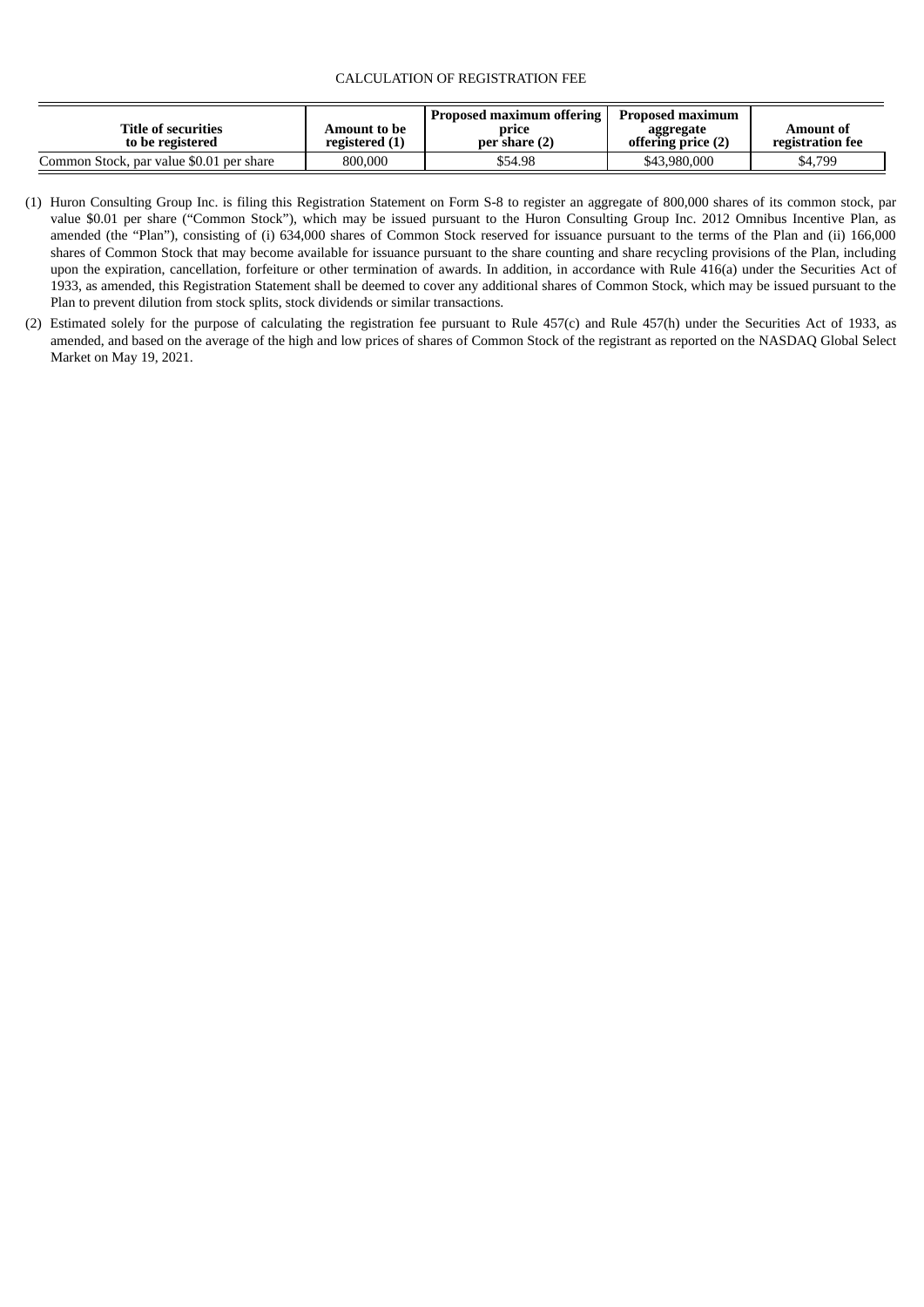#### **PART I**

#### **INFORMATION REQUIRED IN THE SECTION 10(A) PROSPECTUS**

The prospectus containing information required by Part I of Form S-8 and related to this Registration Statement is omitted from this Registration Statement in accordance with the Note to Part I of Form S-8. Huron Consulting Group Inc. (the "Company") will send or give to each participant in the Plan a copy of the prospectus. In accordance with the rules and regulations of the Securities and Exchange Commission (the "Commission"), the prospectus is not being filed with or included in this Registration Statement. The prospectus and the documents incorporated by reference into this Registration Statement pursuant to Item 3 of Part II of this Registration Statement, taken together, constitute a prospectus that meets the requirements of Section 10(a) of the Securities Act of 1933, as amended (the "Securities Act").

#### **PART II**

#### **INFORMATION REQUIRED IN THE REGISTRATION STATEMENT**

#### **Item 3. Incorporation of Documents by Reference.**

The following documents previously filed with the Commission are incorporated by reference in this registration statement:

- (a) the [Company's](https://www.sec.gov/ix?doc=/Archives/edgar/data/1289848/000128984821000009/hurn-20201231.htm) Annual Report on Form 10-K for the fiscal year ended December 31, 2[020](https://www.sec.gov/ix?doc=/Archives/edgar/data/1289848/000128984821000009/hurn-20201231.htm), filed with the [Commission](https://www.sec.gov/ix?doc=/Archives/edgar/data/1289848/000128984821000009/hurn-20201231.htm) on February [23,](https://www.sec.gov/ix?doc=/Archives/edgar/data/1289848/000128984821000009/hurn-20201231.htm) [2021](https://www.sec.gov/ix?doc=/Archives/edgar/data/1289848/000128984821000009/hurn-20201231.htm);
- (b) the [Company's](https://www.sec.gov/ix?doc=/Archives/edgar/data/1289848/000128984821000018/hurn-20210331.htm) Quarterly Report on Form 10-Q for the quarter ended March 3[1,](https://www.sec.gov/ix?doc=/Archives/edgar/data/1289848/000128984821000018/hurn-20210331.htm) 2021, filed with the [Commission](https://www.sec.gov/ix?doc=/Archives/edgar/data/1289848/000128984821000018/hurn-20210331.htm) on [May](https://www.sec.gov/ix?doc=/Archives/edgar/data/1289848/000128984821000018/hurn-20210331.htm) [4](https://www.sec.gov/ix?doc=/Archives/edgar/data/1289848/000128984821000018/hurn-20210331.htm), [2021;](https://www.sec.gov/ix?doc=/Archives/edgar/data/1289848/000128984821000018/hurn-20210331.htm)
- (c) the Company's Current Reports on Form 8-K filed with the Commission on [April](https://www.sec.gov/ix?doc=/Archives/edgar/data/1289848/000128984821000012/hurn-20210414.htm) [16,](https://www.sec.gov/ix?doc=/Archives/edgar/data/1289848/000128984821000012/hurn-20210414.htm) [2021](https://www.sec.gov/ix?doc=/Archives/edgar/data/1289848/000128984821000012/hurn-20210414.htm) and [May](https://www.sec.gov/ix?doc=/Archives/edgar/data/1289848/000128984821000021/hurn-20210507.htm) [12](https://www.sec.gov/ix?doc=/Archives/edgar/data/1289848/000128984821000021/hurn-20210507.htm), [2021;](https://www.sec.gov/ix?doc=/Archives/edgar/data/1289848/000128984821000021/hurn-20210507.htm) and
- (d) the description of the Company's Common Stock, set forth under the heading "Description of Capital Stock" in the Company's prospectus forming part of its Registration Statement on Form S-1 (File No. 333-115434), filed with the Commission on May 13, 2004, as thereafter amended and [supplemented.](http://www.sec.gov/Archives/edgar/data/1289848/000094018004000001/ds1.htm)

All documents filed by the Company pursuant to Section 13(a), 13(c), 14 or 15(d) of the Securities Exchange Act of 1934, as amended, subsequent to the date hereof and prior to the filing of a post-effective amendment which indicates that all securities offered have been sold or which deregisters all securities then remaining unsold shall be deemed to be incorporated by reference herein and to be a part hereof from the date of filing of such documents. Notwithstanding the foregoing, unless specifically stated to the contrary, none of the information disclosed by the Company under Items 2.02 or 7.01 of any Current Report on Form 8-K that the Company may from time to time furnish to the Commission will be incorporated by reference into, or otherwise included in, this Registration Statement. Any statement contained herein or in a document incorporated or deemed to be incorporated by reference herein shall be deemed to be modified or superseded for purposes of this Registration Statement to the extent that a statement contained herein or in any subsequently filed document which also is or is deemed to be incorporated by reference herein modifies or supersedes such statement. Any such statement so modified or superseded shall not be deemed, except as so modified or superseded, to constitute a part of this Registration Statement.

#### **Item 4. Description of Securities.**

Not applicable.

#### **Item 5. Interests of Named Experts and Counsel.**

Not applicable.

#### **Item 6. Indemnification of Directors and Officers.**

Section 145 of the Delaware General Corporation Law (the "DGCL") provides that a corporation may indemnify directors and officers as well as other employees and individuals against expenses (including attorneys' fees), judgments, fines and amounts paid in settlement actually and reasonably incurred by such person in connection with any threatened, pending or completed action, suit or proceeding, whether civil, criminal, administrative or investigative, in which such person is made a party by reason of the fact that the person is or was a director, officer, employee or agent of the corporation (other than an action by or in the right of the corporation-a "derivative action"), if such person acted in good faith and in a manner such person reasonably believed to be in or not opposed to the best interests of the corporation and, with respect to any criminal action or proceeding, had no reasonable cause to believe such person's conduct was unlawful. A similar standard is applicable in the case of derivative actions, except that indemnification only extends to expenses (including attorneys' fees) actually and reasonably incurred by such person in connection with the defense or settlement of such action, and the statute requires court approval before there can be any indemnification where the person seeking indemnification has been found liable to the corporation. The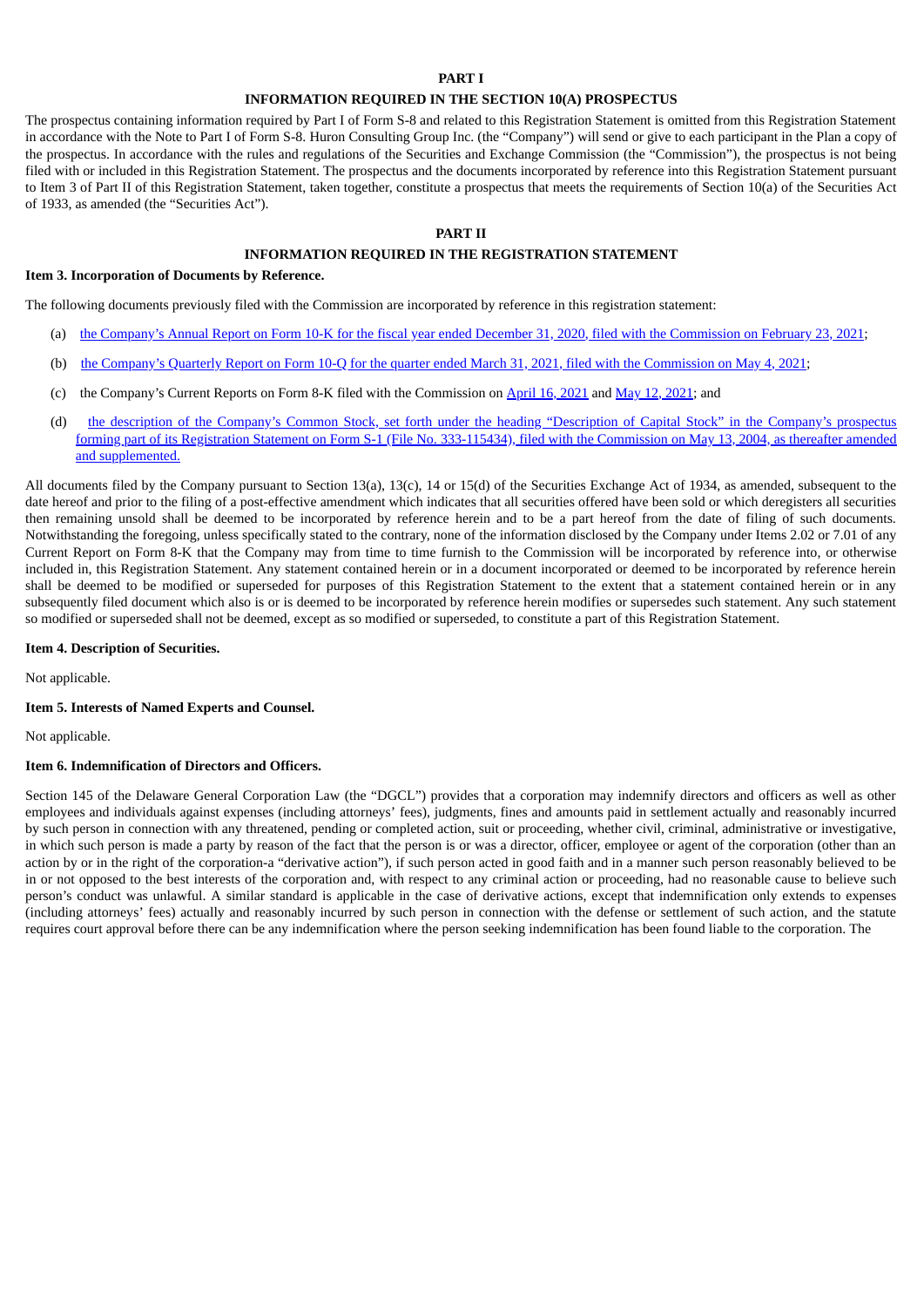statute provides that it is not exclusive of other indemnification that may be granted by a corporation's bylaws, disinterested director vote, stockholder vote, agreement or otherwise.

The Company's Third Amended and Restated Certificate of Incorporation provides that no director shall be liable to the Company or the Company's stockholders for monetary damages for breach of fiduciary duty as a director, except to the extent such exemption from liability or limitation on liability is not permitted under the DGCL, as now in effect or as amended. Currently, Section 102(b)(7) of the DGCL requires that liability be imposed for the following:

- any breach of the director's duty of loyalty to the Company or its stockholders;
- any act or omission not in good faith or which involved intentional misconduct or a knowing violation of law;
- unlawful payments of dividends or unlawful stock repurchases or redemptions as provided in Section 174 of the DGCL; and
- any transaction from which the director derived an improper personal benefit.

The Company's Third Amended and Restated Certificate of Incorporation and Amended and Restated Bylaws also provide that the Company shall indemnify its directors and officers to the fullest extent permitted by the DGCL. The Company maintains liability insurance for its directors and officers. Such insurance is available to the Company's directors and officers in accordance with its terms.

#### **Item 7. Exemption from Registration Claimed.**

Not applicable.

#### **Item 8. Exhibits.**

- 4.1 Third Amended and Restated Certificate of [Incorporation](http://www.sec.gov/Archives/edgar/data/1289848/000119312505031189/dex31.htm) of Huron Consulting Group Inc. is incorporated herein by reference to Exhibit 3.1 to the Company's Annual Report on Form 10-K filed on February 16, 2005.
- 4.2 Amended and Restated Bylaws of Huron Consulting Group Inc. are [incorporated](http://www.sec.gov/Archives/edgar/data/1289848/000128984815000017/hurn10262015exh31.htm) herein by reference to Exhibit 3.1 to the Company's Current Report on Form 8-K filed on October 28, 2015.
- 5.1 Opinion of [McDermott](#page-7-0) Will & Emery LLP.
- 23.1 Consent of Independent Registered Public Accounting Firm, [PricewaterhouseCoopers](#page-8-0) LLP.
- 23.2 Consent of [McDermott](#page-7-0) Will & Emery LLP (included in opinion filed as Exhibit 5.1).
- 24.1 Power of Attorney [\(included](#page-4-0) on signature page).
- 99.1 Huron Consulting Group Inc. 2012 Omnibus Incentive Plan, as amended and restated effective May 1, 2017, is [incorporated](http://www.sec.gov/Archives/edgar/data/1289848/000119312517097192/d341022ddef14a.htm) herein by reference to Appendix A to the Company's definitive Proxy Statement on Schedule 14A filed on March 27, 2017.
- 99.2 Amendment to the Huron Consulting Group Inc. 2012 Omnibus Incentive Plan, as amended and restated effective May 1, 2017, is [incorporated](http://www.sec.gov/Archives/edgar/data/1289848/000119312519083293/d595221ddef14a.htm) herein by reference to Appendix A to the Company's definitive Proxy Statement on Schedule 14A filed on March 22, 2019.
- 99.3 Amendment to the Huron Consulting Group Inc. 2012 Omnibus Incentive Plan, as amended and restated effective May 1, 2017, is [incorporated](https://www.sec.gov/Archives/edgar/data/1289848/000119312520086543/d867233ddef14a.htm) herein by reference to Appendix A to the Company's definitive Proxy Statement on Schedule 14A filed on March 26, 2020.
- 99.4 Amendment to the Huron Consulting Group Inc. 2012 Omnibus Incentive Plan, as amended and restated effective May 1, 2017, is [incorporated](https://www.sec.gov/Archives/edgar/data/1289848/000119312521096008/d170561ddef14a.htm) herein by reference to Appendix A to the Company's definitive Proxy Statement on Schedule 14A filed on March 26, 20[21.](https://www.sec.gov/Archives/edgar/data/1289848/000119312521096008/d170561ddef14a.htm)

#### **Item 9. Undertakings.**

- (1) The undersigned registrant hereby undertakes:
	- (a) To file, during any period in which offers or sales are being made, a post-effective amendment to this Registration Statement:
		- (i) To include any prospectus required by section  $10(a)(3)$  of the Securities Act of 1933;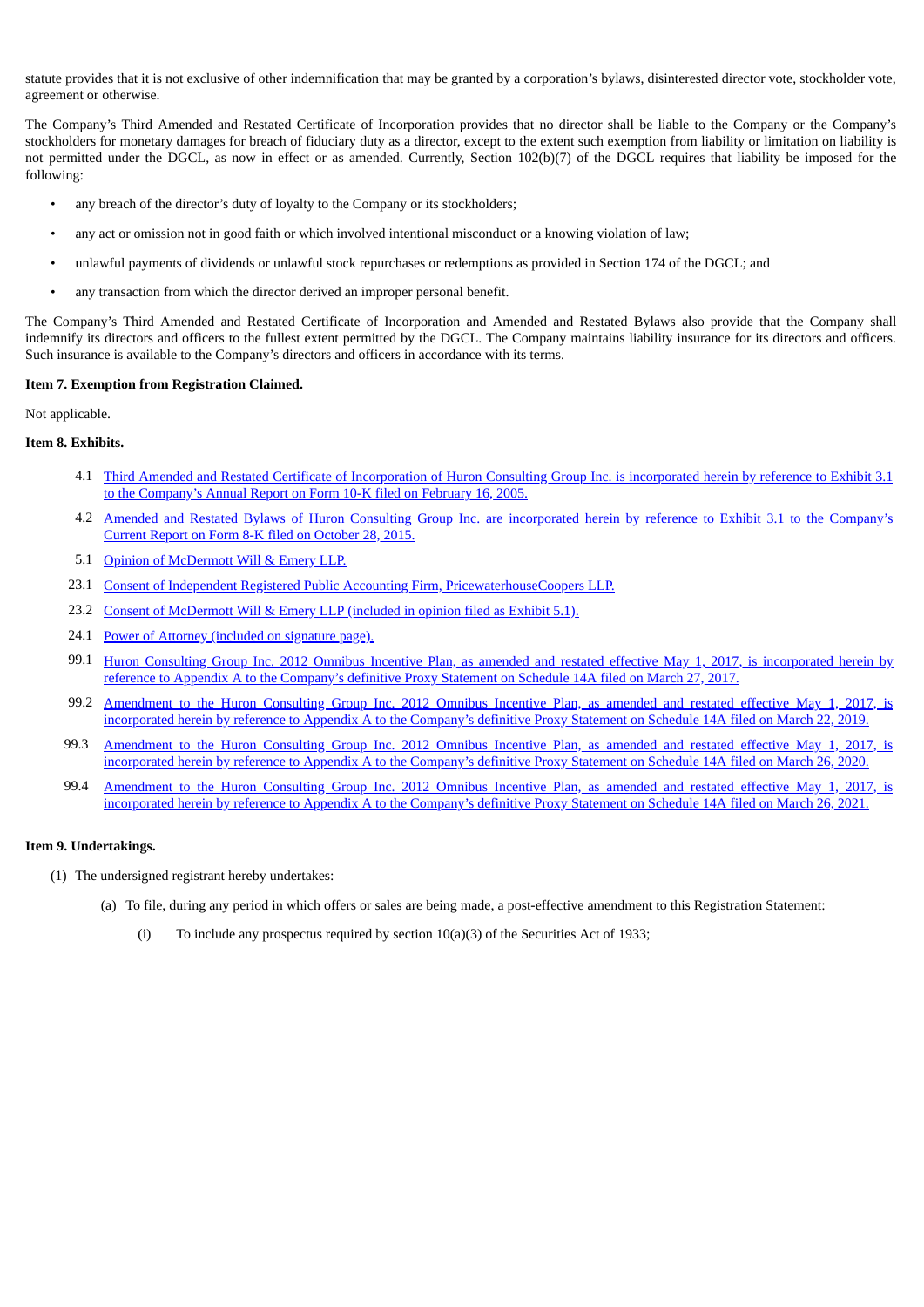- (ii) To reflect in the prospectus any facts or events arising after the effective date of the Registration Statement (or the most recent post-effective amendment thereof) which, individually or in the aggregate, represent a fundamental change in the information set forth in the registration statement;
- (iii) To include any material information with respect to the plan of distribution not previously disclosed in the Registration Statement or any material change to such information in the Registration Statement;

*provided, however,* that clauses (1)(a)(i) and (1)(a)(ii) of this section do not apply if the information required to be included in a posteffective amendment by those clauses is contained in periodic reports filed with or furnished to the Commission by registrant pursuant to Section 13 or Section 15(d) of the Securities Exchange Act of 1934 that are incorporated by reference in the Registration Statement.

- (b) That, for the purpose of determining any liability under the Securities Act of 1933, each such post-effective amendment shall be deemed to be a new registration statement relating to the securities offered therein, and the offering of such securities at that time shall be deemed to be the initial *bona fide* offering thereof.
- (c) To remove from registration by means of a post-effective amendment any of the securities being registered which remain unsold at the termination of the offering.
- (2) The undersigned registrant hereby undertakes that, for purposes of determining any liability under the Securities Act of 1933, each filing of the registrant's annual report pursuant to Section 13(a) or Section 15(d) of the Securities Exchange Act of 1934 (and, where applicable, each filing of an employee benefit plan's annual report pursuant to Section 15(d) of the Securities Exchange Act of 1934) that is incorporated by reference in the Registration Statement shall be deemed to be a new registration statement relating to the securities offered therein, and the offering of such securities at that time shall be deemed to be the initial *bona fide* offering thereof.
- <span id="page-4-0"></span>(3) Insofar as indemnification for liabilities arising under the Securities Act of 1933 may be permitted to directors, officers and controlling persons of registrant pursuant to the foregoing provisions, or otherwise, registrant has been advised that in the opinion of the Commission such indemnification is against public policy as expressed in the Securities Act of 1933 and is, therefore, unenforceable. In the event that a claim for indemnification against such liabilities (other than the payment by registrant of expenses incurred or paid by a director, officer or controlling person of registrant in the successful defense of any action, suit or proceeding) is asserted by such director, officer or controlling person in connection with the securities being registered, registrant will, unless in the opinion of its counsel the matter has been settled by controlling precedent, submit to a court of appropriate jurisdiction the question whether such indemnification by it is against public policy as expressed in the Securities Act of 1933 and will be governed by the final adjudication of such issue.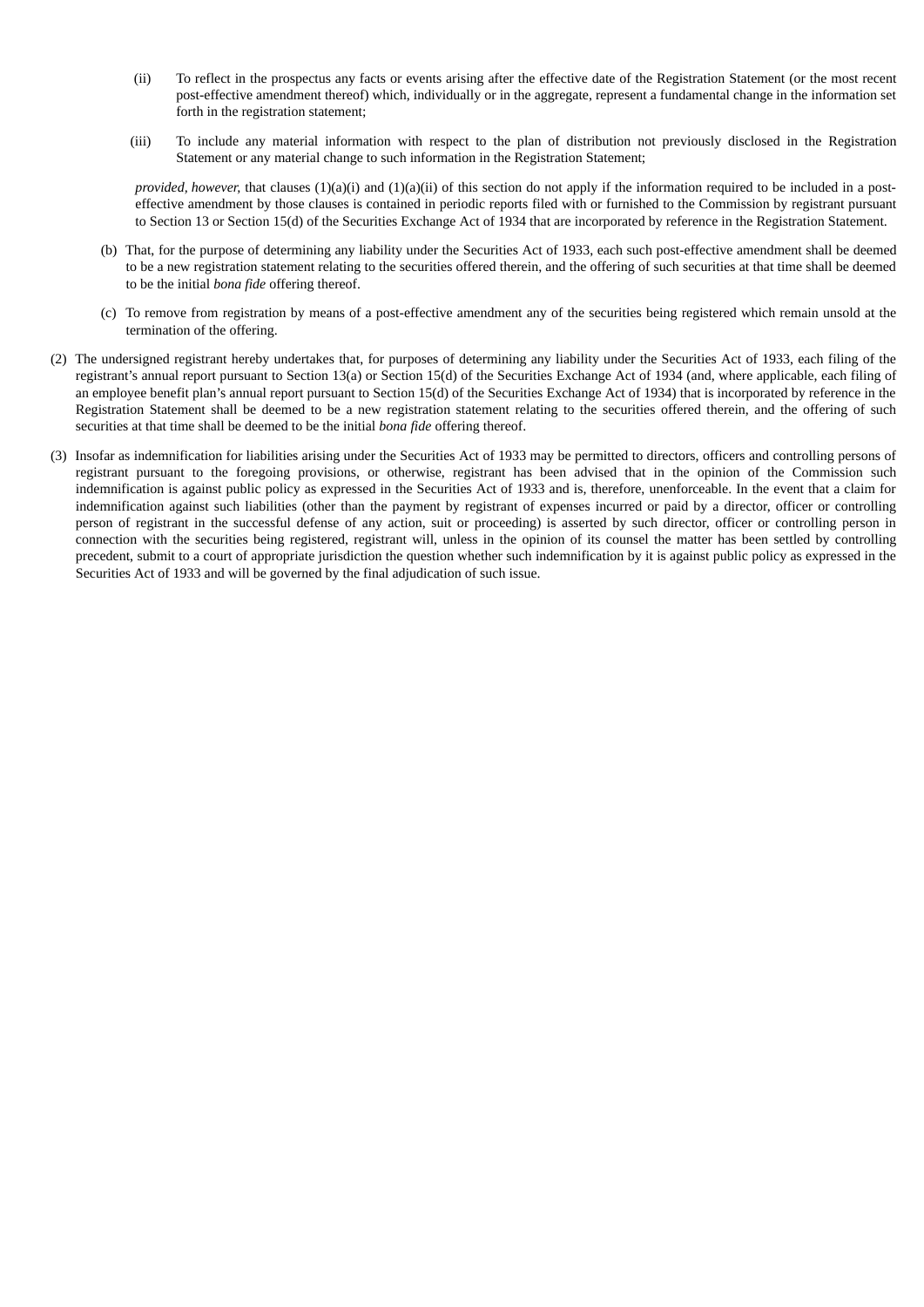#### **SIGNATURES**

Pursuant to the requirements of the Securities Act of 1933, the registrant certifies that it has reasonable grounds to believe that it meets all of the requirements for filing on Form S-8 and has duly caused this registration statement to be signed on its behalf by the undersigned, thereunto duly authorized, in the City of Chicago, State of Illinois, on May 21, 2021.

#### HURON CONSULTING GROUP INC.

By: /s/ James H. Roth

James H. Roth Chief Executive Officer and Director

#### **POWER OF ATTORNEY**

KNOW ALL PERSONS BY THESE PRESENTS, that each person whose signature appears below hereby constitutes and appoints James H. Roth, John D. Kelly, and Ernest W. Torain, Jr., and each of them, his or her true and lawful attorney-in-fact and agent, with full powers of substitution and resubstitution, for him or her and in his or her name, place and stead, in any and all capacities, to sign any and all amendments (including post-effective amendments) to this Registration Statement on Form S-8, and to file the same, with all exhibits thereto, and other documents in connection therewith, with the Securities and Exchange Commission and any other regulatory authority, granting unto said attorneys-in-fact and agents, and each of them, full power and authority to do and perform each and every act and thing requisite and necessary to be done in and about the premises, as fully to all intents and purposes as he or she might or could do in person, hereby ratifying and confirming all that said attorneys-in-fact and agents or any of them, or their substitutes, may lawfully do or cause to be done by virtue hereof.

Pursuant to the requirements of the Securities Act of 1933, this registration statement has been signed by the following persons in the capacities indicated below on May 21, 2021.

By: /s/ James H. Roth By: /s/ John F. McCartney James H. Roth Chief Executive Officer and Director (Principal Executive Officer)

By: /s/ John D. Kelly By: /s/ H. Eugene Lockhart John D. Kelly Executive Vice President, Chief Financial Officer and Treasurer (Principal Financial Officer and Accounting Officer)

Hugh E. Sawyer **Director** 

By: /s/ Debra Zumwalt Debra Zumwalt **Director** 

John F. McCartney

Non-Executive Chairman of the Board

H. Eugene Lockhart **Director** 

By: /s/ Hugh E. Sawyer By: /s/ Ekta Singh-Bushell

Ekta Singh-Bushell Director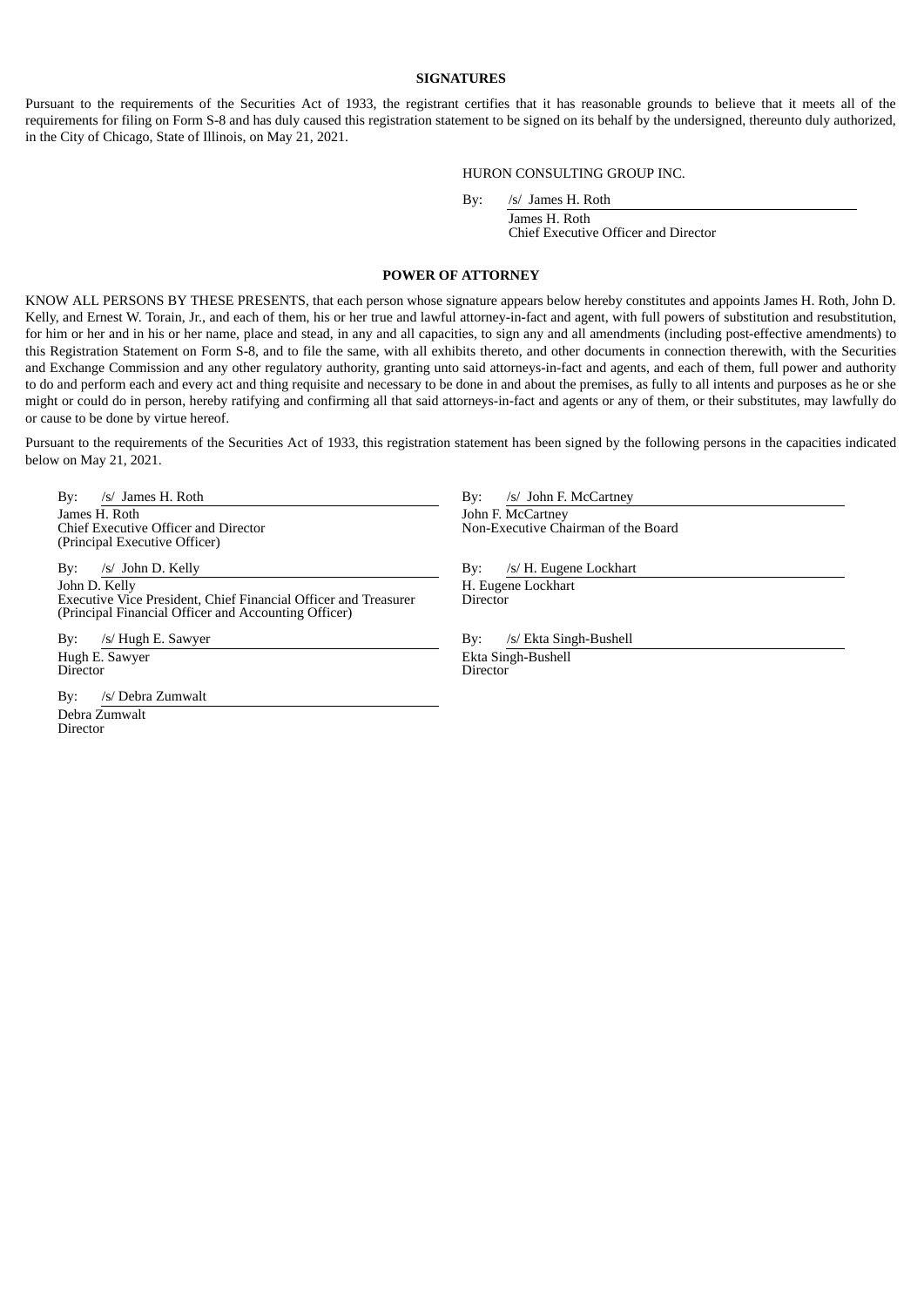### **INDEX TO EXHIBITS**

| <b>Exhibit</b><br>No. | <b>Description</b>                                                                                                                                                                                                                                                 |
|-----------------------|--------------------------------------------------------------------------------------------------------------------------------------------------------------------------------------------------------------------------------------------------------------------|
| 4.1                   | Third Amended and Restated Certificate of Incorporation of Huron Consulting Group Inc. is incorporated herein by reference to Exhibit 3.1<br>to the Company's Annual Report on Form 10-K filed on February 16, 2005.                                               |
| 4.2                   | Amended and Restated Bylaws of Huron Consulting Group Inc. are incorporated herein by reference to Exhibit 3.1 to the Company's<br>Current Report on Form 8-K filed on October 28, 2015.                                                                           |
| 5.1                   | Opinion of McDermott Will & Emery LLP.                                                                                                                                                                                                                             |
| 23.1                  | Consent of Independent Registered Public Accounting Firm, PricewaterhouseCoopers LLP.                                                                                                                                                                              |
| 23.2                  | Consent of McDermott Will & Emery LLP (included in opinion filed as Exhibit 5.1).                                                                                                                                                                                  |
| 24.1                  | Power of Attorney (included on signature page).                                                                                                                                                                                                                    |
| 99.1                  | Huron Consulting Group Inc. 2012 Omnibus Incentive Plan, as amended and restated effective May 1, 2017, is incorporated herein by<br>reference to Appendix A to the Company's definitive Proxy Statement on Schedule 14A filed on March 27, 2017.                  |
| 99.2                  | Amendment to the Huron Consulting Group Inc. 2012 Omnibus Incentive Plan, as amended and restated effective May 1, 2017, is<br>incorporated herein by reference to Appendix A to the Company's definitive Proxy Statement on Schedule 14A filed on March 22, 2019. |
| 99.3                  | Amendment to the Huron Consulting Group Inc. 2012 Omnibus Incentive Plan, as amended and restated effective May 1, 2017, is<br>incorporated herein by reference to Appendix A to the Company's definitive Proxy Statement on Schedule 14A filed on March 26, 2020. |
| 99.4                  | Amendment to the Huron Consulting Group Inc. 2012 Omnibus Incentive Plan, as amended and restated effective May 1, 2017, is<br>incorporated herein by reference to Appendix A to the Company's definitive Proxy Statement on Schedule 14A filed on March 26, 2021. |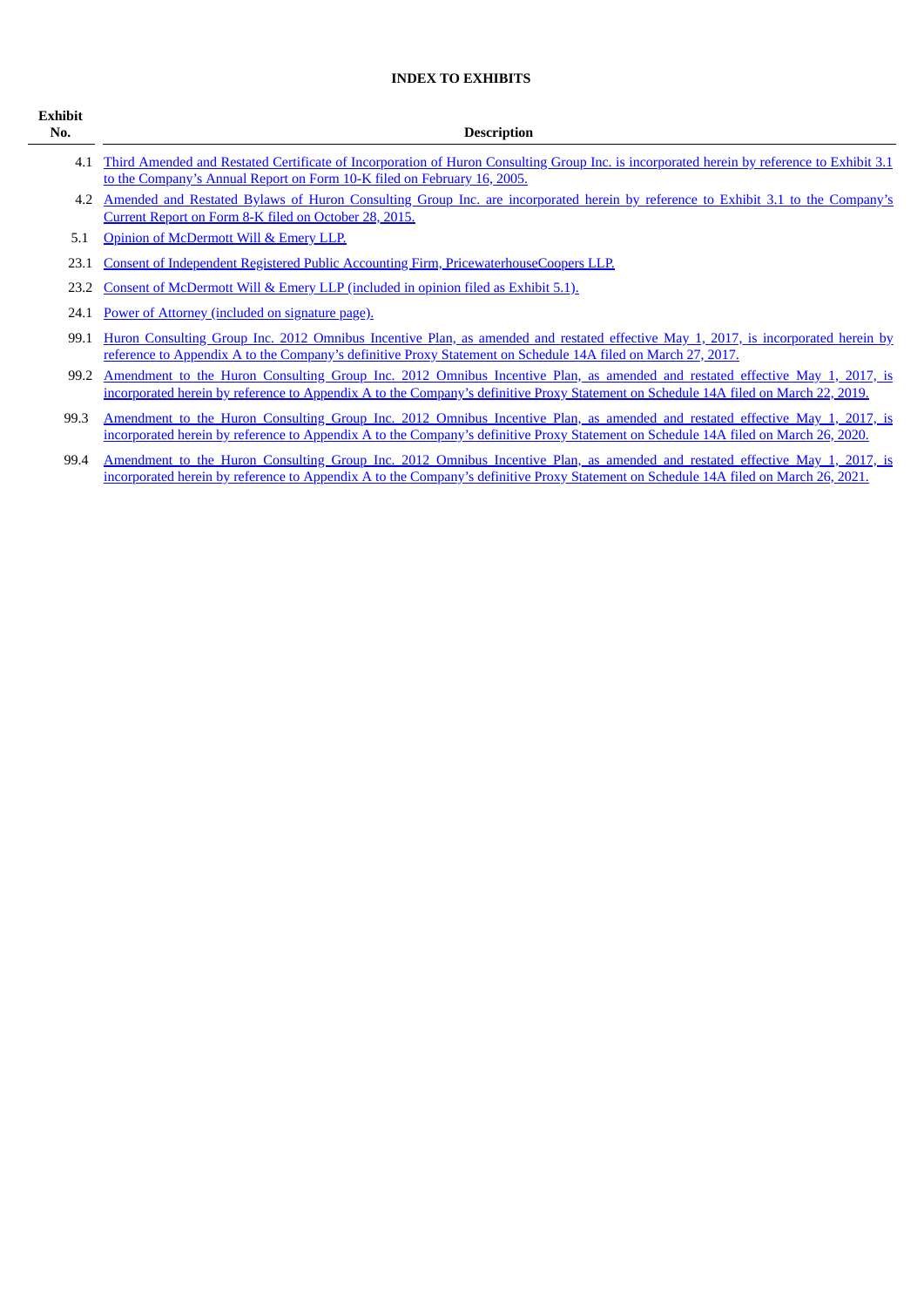#### [Letterhead of McDermott Will & Emery LLP]

<span id="page-7-0"></span>May 21, 2021

Huron Consulting Group Inc. 550 West Van Buren Street Chicago, Illinois 60607

#### Re: Huron Consulting Group Inc. Registration Statement on Form S-8

Ladies and Gentlemen:

We are rendering this opinion in connection with the Registration Statement on Form S-8 (the "Registration Statement") to be filed with the Securities and Exchange Commission under the Securities Act of 1933, as amended, for the purpose of registering an aggregate of 800,000 shares (the "Shares") of Common Stock, \$0.01 par value (the "Common Stock"), of Huron Consulting Group Inc., a Delaware corporation (the "Company"), consisting of an additional 634,000 shares of Common Stock authorized for issuance under an amendment to the Huron Consulting Group Inc. 2012 Omnibus Incentive Plan, as amended (the "Plan"), plus 166,000 shares of Common Stock that may become available for issuance pursuant to the share counting and share recycling provisions of the Plan.

We have examined and relied, to the extent we deem proper, on certificates of officers of the Company as to factual matters, and on the originals or copies certified or otherwise identified to our satisfaction, of all such corporate records of the Company and such other instruments, documents and records which we have deemed relevant and necessary for the purposes of the opinion expressed herein. In our examination, we have assumed the genuineness of all signatures, the legal capacity of natural persons, the authenticity of all documents submitted to us as originals, the conformity to original documents of all documents submitted to us as certified or photostatic copies, and the authenticity of the originals of such copies.

Based on the foregoing, we advise you that, in our opinion, all corporate proceedings necessary for the authorization, issuance and delivery of the Shares have been duly taken and, when issued in accordance with the provisions of the Plan, the Shares will be validly issued, fully paid and nonassessable.

We do not express any opinion herein concerning any law other than the Delaware General Corporation Law.

We consent to the filing of this opinion as an exhibit to the Registration Statement and we consent to the use of our name wherever it appears in the Registration Statement. In giving this consent, we do not hereby admit that we come within the category of persons whose consent is required under Section 7 of the Securities Act of 1933, as amended, or the rules and regulations of the Securities and Exchange Commission thereunder.

Very truly yours,

/s/McDermott Will & Emery LLP